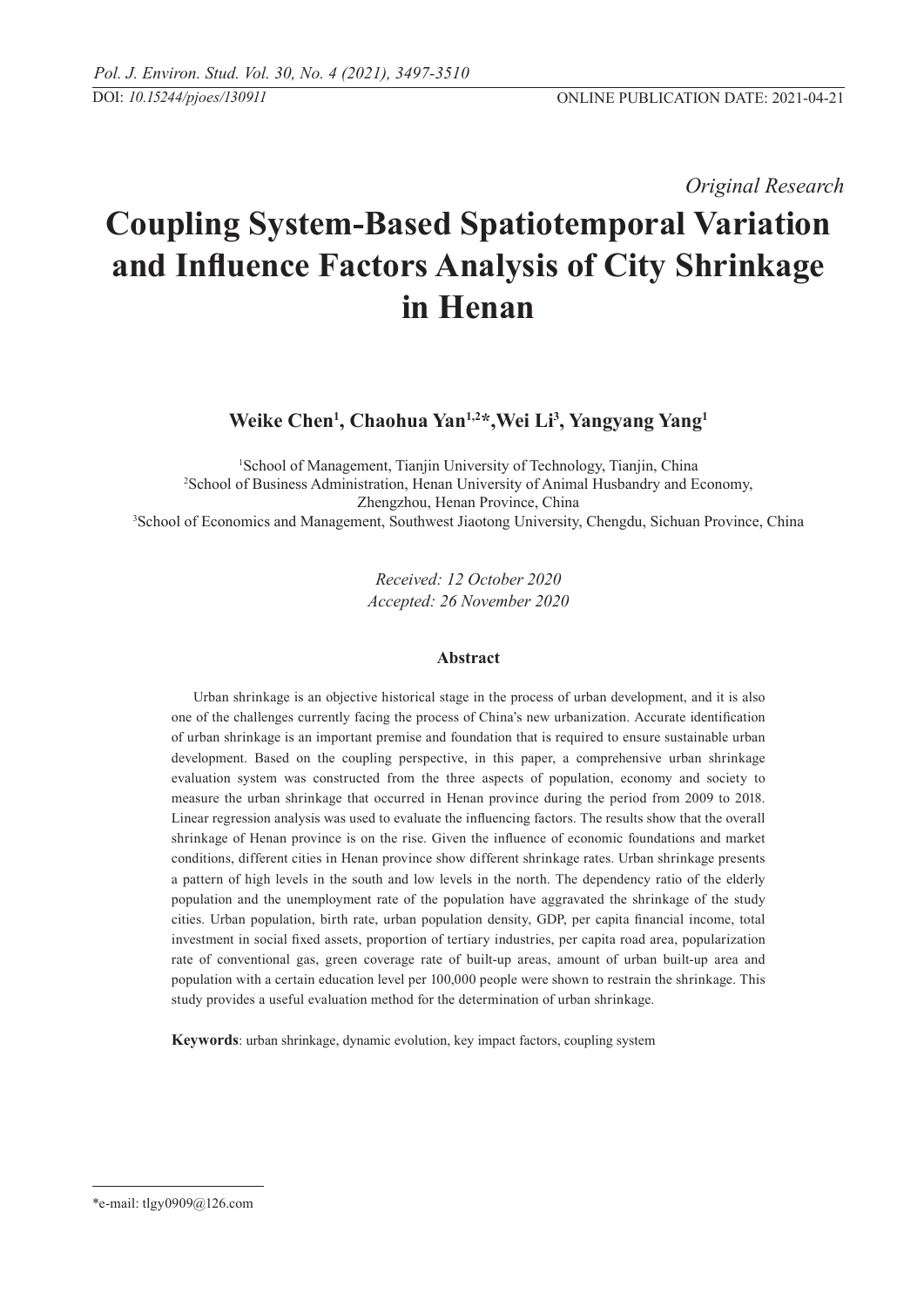# **Introduction**

In the first half of the  $20<sup>th</sup>$  century, when global urbanization was accelerating, Britain's older industrial cities were shrinking. After World War II, some cities in the United States, Japan, Germany, Italy and other countries also experienced shrinking. In the 1980s and 1990s, with the collapse of the Soviet Union, most cities in the former communist countries of Eastern Europe suffered from the trauma of shrinking. From 1990 to 2010, about 20% of European cities faced the dilemma of population shrinkage, such as the older industrial cities in Britain, Italy, France, Poland, Germany, Greece, Hungary, Czech, and Romania [1]. Among 220 large and medium-sized cities in Europe, 57% suffered from population loss to some extent from 1996 to 2001 [2]. The United States' Rust Belt, along with the whole of Russia, Kazakhstan, South Africa, South Korea, and other countries are currently still facing severe population shrinking [3-4]. With the new norm of the economy in China, and the rapid development of urbanization, China's local urban shrinkage has gradually become a topic of interest. According to statistics, from 2000 to 2010, 26.71% of prefecturelevel administrative units and 37.16% of counties and districts in China contracted. However, with the rapid advancement of new urbanization, Chinese cities still have great development potential, which means that Chinese urban shrinkage has different characteristics from that of western countries, owing to the coexistence of population loss and spatial expansion. China's urban shrinkage is a process of the relative loss of urban population, as well as a decline in economic, social and other multi-dimensional factor resources [5]. It is mainly manifested in the slowdown of economic development, the adjustment of industrial structure and the loss of population caused by the change in the population structure. Among China's shrinking cities, the reduction of the local population has not dampened the further increase in the amount of urban construction land, which has fundamentally aggravated the wasting of land resources, the decline of the built environment and the obstruction of economic development – all of these factors have become urgent problems that must be overcome in the process of rapid urbanization in China [6]. Henan Province is located in the middle of China. In recent years, with the continuous development of economic construction, the urbanization rate in this province has also greatly increased, but at the same time, population shrinkage has been observed in some areas. Different from the shrinkage observed in economic recession areas, this population reduction is hidden by the economic development, which is similar to the characteristics of urban shrinkage in other parts of China. We chose Henan Province as the research object to help us better understand the situation of urban shrinkage in China as a whole. Urban shrinkage is a double-edged sword for urban development. It reduces urban population

density and produces a large amount of idle land, which creates the possibility for the adjustment of the urban industrial and land use structures. However, this possibility is based on an effective grasp of urban shrinkage. A comprehensive study of urban shrinkage can identify the state and spatial pattern of urban development, and it can also help to realize the objective requirements of high-quality urban development. The findings of this study have important practical significance and far-reaching historical significance for the construction of a scientific and reasonable urban scale system.

The research on urban shrinkage in foreign countries began several decades ago and has produced certain achievements, which are focused on (1) the definition of urban shrinkage, (2) the causes of urban shrinkage, (3) the types of urban shrinkage, (4) the impact of urban shrinkage and (5) the available countermeasures. In 1988, German scholars first proposed the term "urban shrinkage" to describe the massive loss of urban populations and the resulting hollowness of local urban areas [7]. The Shrinking City International Research Network defines a shrinking city as an urban area with a population of more than 10,000 and a steady population loss that occurs for more than two years due to an economic transition process characterized by a certain structural crisis. Defining urban shrinkage by means of population loss is generally accepted [2]. Western academic circles adopt the theoretical framework of the "shrinking city" to analyze population shrinkage and urban recession, and the relevant literature focuses on concept definition, cause mechanism, shrinking mode, impact effect and countermeasures. There is still no unified conclusion regarding the definition of urban shrinkage. Clark believed that urban shrinkage is the decline of quality of life caused by population loss and the resulting rapid increase of unemployment

 [8]. Martinez posited that urban shrinkage is defined as a loss of urban population that accounts for 10% of the total population or an average annual loss rate of more than 1% [9]. Most foreign scholars have classified the influencing factors of population shrinkage in typical European and American countries into four categories: deindustrialization, suburbanization, demographic structure and political factors [10-19]. For example, Gans believed that deindustrialization and economic structural transformation are the main factors that are exacerbating the recession in eastern Germany [10]. Urban shrinkage types can be divided into perforated shrinking and doughnutshaped shrinking. Perforated shrinking is typical of industrial cities in Europe, and it is manifested as the loss of population throughout all areas of the city, and a pattern in which vacancies and abandoned buildings are mixed in with other buildings that are still in use. The doughnut shaped shrinking is most typical in the rust belt of the northeastern United States. In this type of shrinkage, the inner city population of the old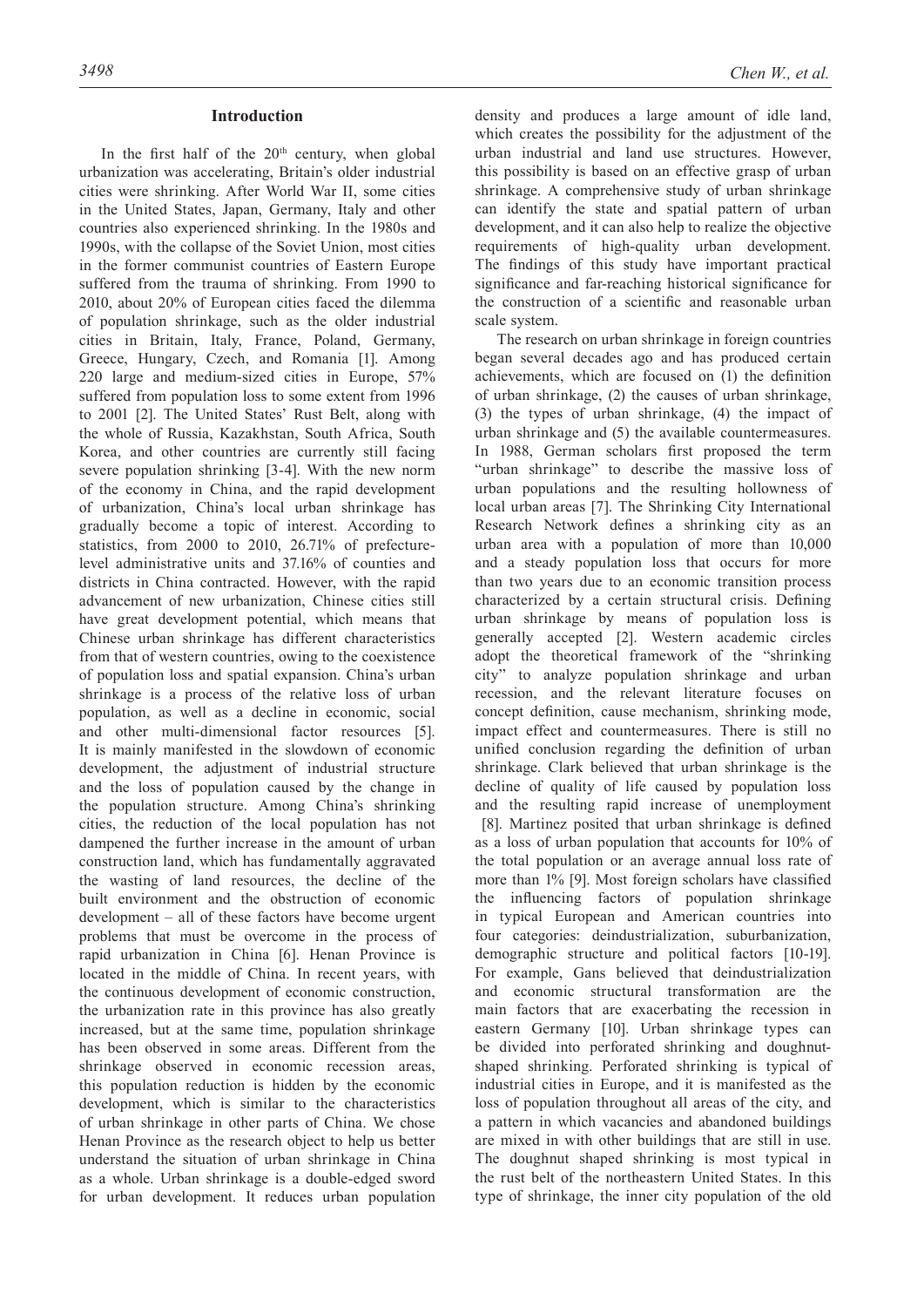industrial cities moves out in large numbers, while the suburbs are relatively stable, forming a ring-like shrinking pattern [20]. The most intuitive manifestation of urban shrinkage is the loss of population, but its essence is the loss of resource elements from the city, resulting in the vacancy of houses and land, economic downturn, reduction of fiscal revenue, decline of social public service capacity, etc., which leads to a dilapidated urban landscape, an increase in urban poverty and crime, and serious social differentiation. However, the impact of urban shrinkage is not all negative. The extra urban open space that becomes available due to population loss provides an opportunity for urban ecological reconstruction, which is conducive to expanding urban green space and improving urban biodiversity [21]. From the perspective of countermeasures, there are mainly two types of resistance and adaptation. Resistance attempts to restore the prosperity of the city by means of urban renewal and central urban renewal. Representative cities include Leipzig in Germany and Liverpool in England. Adaptation aims to improve the quality of the urban and ecological environments through smart shrinking and green planning. Representative cities include Youngstown in the United States and Aviles in Spain [22].

On the basis of in-depth research on the existing research results regarding Western urban shrinkage, domestic scholars have also recognized some localized achievements with Chinese characteristics that reflect the actual situation of Chinese urban shrinkage. The research on urban shrinkage in China started earlier in the Beijing City Laboratory. Based on the changes in population density shown by data from the fifth census and the sixth census, Long identified a total of 180 shrinking cities in China and proposed the research framework of urban shrinkage in China [23]. Zhang took prefecture-level city and the administrative units above them as the research object and distinguished the current urban shrinkage pattern in China [24]. Taking population change as the main observation point, Wu analyzed the shrinking status of urban agglomeration in the Beijing-Tianjin-Hebei region and the Yangtze River Delta by building a measure model of urban shrinkage [25]. Meng studied the shrinkage of Siping, an old industrial city, based on the population shrinkage model, and found that the population of Siping began to decline in 2012, and the shrinkage of the city was on the rise [26]. Wang proposed the concept of economic-population shrinkage [27]. Taking the resource-exhausted cities of Heilongjiang Province as an example, they used a panel data model to measure the impact of income disparity, industrial structure and other factors on urban shrinkage. Measures such as the transformation of the industrial structure can effectively curb urban shrinkage.

First, it can be seen that most of the current literature uses a single index or a single spatial perspective to judge urban shrinkage [28-30]. However,

urban shrinkage is not the result of a single factor, but is rather the result of multi-dimensional factors such as urban population, economy and society. Urban shrinkage reduces the total population, and it also affects the level of urban economic development and the quality of life of urban residents. It is easy to adopt a single index of population size, but this is not enough to objectively and clearly reflect the real situation of urban shrinkage, and the measurement accuracy is not high.

Most of the existing literature focuses on the characteristics of the urban shrinkage phenomenon, and few studies discuss the causes of the urban shrinkage phenomenon. The process of urban shrinkage is accompanied by the loss of population, the change in the economy and the adjustment of urban planning [31-32]. Understanding the evolution mechanism of urban shrinkage and mastering the key influencing factors can effectively resolve the adverse effects of urban shrinkage and ensure the sustainable development of cities.

Finally, the existing literature mostly selects specific groups, such as resource-based cities, shrinking cities and urban communities, as research objects [33-34]. The results of the research are not easy to popularize. There is little research on the identification and cause analysis of the shrinkage phenomenon in ordinary cities.

To make a contribution to filling in the gaps left by existing studies, we have studied the issue from the following aspects. First, based on the coupling point of view, this paper constructs an evaluation index system from the three dimensions of population, the economy and society to evaluate the urban shrinkage in Henan Province. Second, a regression model is established to quantitatively analyze the factors affecting urban shrinkage, which can provide a reference for urban development decision-making. Third, we put forward policy suggestions for cities that may be shrinking to help them alleviate this phenomenon, and we also seek to provide some references for the study of urban shrinkage theory.

The remainder of this paper is organized as follows: Chapter 2 carries out the research design and application, establishes the evaluation index system of urban shrinkage, and constructs the evaluation model and linear regression model. The third chapter analyzes and discusses the results, distinguishes between the temporal and spatial dynamic evolution of urban shrinkage in Henan province, and identifies the key influencing factors. The fourth chapter summarizes the process of the paper and puts forward conclusions and suggestions to provide a reference for the evaluation of urban shrinkage. The goals of this paper overall are to accurately identify the phenomenon of urban shrinkage, define the basic characteristics and formation mechanism of urban shrinkage, and provide new ideas for solving China's urban development problems and realizing sustainable urban development.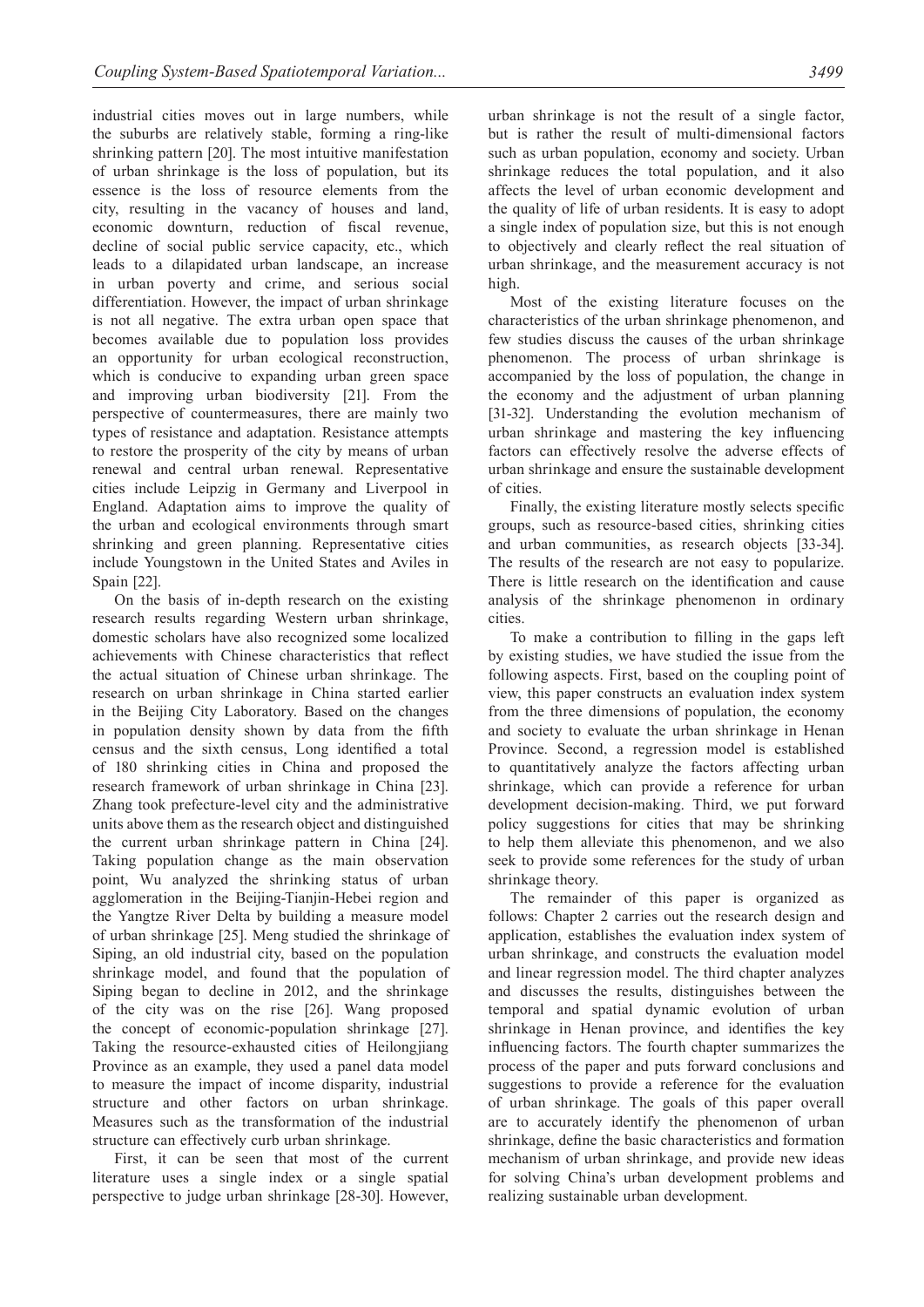# **Material and Methods**

# Study Area

Henan province, located in central China, is the country's largest grain production base. Its unique geographical location makes it an important aviation, road, rail and energy hub in the country. Henan province has 18 prefecture-level cities with a land area of 167,000 square kilometers. By the end of 2017, the province had a total population of 108,528,500. Henan province accounts for about 8% of the national population and 1.74% of the national land area, which is under great pressure from the process of urban development. In the a recent ten-year period, although Henan province has formed a unique development path, the development level and anti-interference ability of different cities remain quite different. The situation of Henan province is similar to that of most provinces in China. The urban shrinkage in Henan is representative of urban shrinkage all over China, and the research results can be used for reference by other cities.

### Data Sources

The data involved in this study is based on the collection and collation of various indicators of urban development and national economic statistics of the country, of Henan Province and of various cities from 2007 to 2016, and the data is taken from The Statistical Yearbook of China, the Statistical Yearbook of Henan Province and the Urban Construction Yearbook of Henan Province. In addition, in order to facilitate the

Table 1. Urban shrinkage evaluation index system.

development of the research, some of the index data is processed technically.

# Constructing an Indicator System

In accordance with the principles of scientificity, directivity, systematicity and data availability, by referring to the existing research results and combining them with the actual development of cities in Henan Province, an urban shrinkage evaluation index system is determined from the three dimensions of population, economy and society. The sources of the indicators are shown in Table 1.

The population dimension includes population size, population growth, population structure, population density and population unemployment. The decline of population scale is the most intuitive sign of urban shrinkage, and population growth can effectively restrain urban shrinkage. Population structure is an important indicator used to measure the vitality and potential of urban development. The higher the proportion of the elderly population, the greater the risk of urban shrinkage. Population density reflects the degree of population concentration in cities, and cities with smaller population density are more likely to shrink. The more people lose their jobs, the more likely cities are to lose population. In this paper, the amount of urban population is selected to reflect the population scale, the birth rate reflects the population growth, the dependency ratio of the aged population reflects the urban population structure, the urban population density reflects the population density, and the population unemployment rate reflects the population unemployment.

| Target Layer    | Criterion Layer<br>Indicators |                                       | <b>Indicial Notation</b>              |
|-----------------|-------------------------------|---------------------------------------|---------------------------------------|
|                 |                               | Urban population                      | $X_{1}$                               |
|                 |                               | Birth rate                            | $\mathbf{X}_{\mathbf{2}}$             |
|                 | Population dimension          | Aging population bring-up ratio       | $\mathbf{X}_{_{\!3}}$                 |
|                 |                               | Urban population density              | $\mathbf{X}_4$                        |
|                 |                               | Population of unemployment            | $X_{5}$                               |
|                 |                               | Gross domestic product                | $\mathbf{X}_{\scriptscriptstyle{6}}$  |
|                 | economic dimension            | Per Capita Revenue                    | $X_{7}$                               |
| Urban shrinkage |                               | Total society fixed asset investment  | $\mathbf{X}_{\mathrm{s}}$             |
|                 |                               | Proportion of tertiary industry       | $X_{9}$                               |
|                 |                               | Road area per citizen                 | $\mathbf{X}_{\text{10}}$              |
|                 | Social dimension              | Gas penetration rate                  | $\mathbf{X}_{\text{11}}$              |
|                 |                               | Greenery coverage of urban area       | $\mathbf{X}_{\scriptscriptstyle{12}}$ |
|                 |                               | Urban built-up area                   | $X_{13}$                              |
|                 |                               | Educated population per 100000 people | $\mathbf{X}_{\scriptscriptstyle{14}}$ |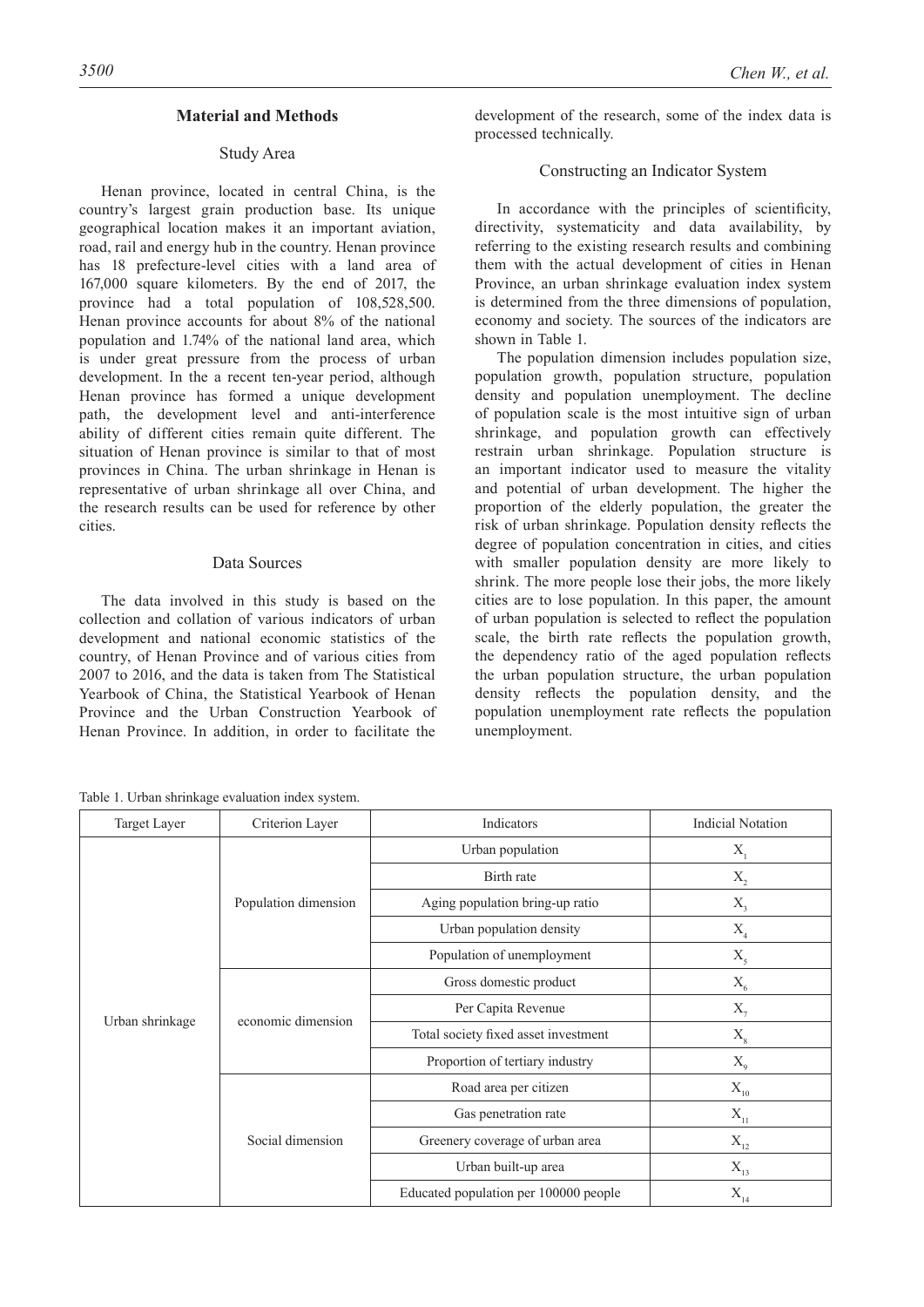The economic dimension includes economic comprehensive strength, economic development motive force and economic structure. The economy is an important force that promotes the rapid development of cities. The stronger the comprehensive economic strength, the more powerful the economic development force will be, the more the economic structure will be optimized, and the lower the possibility of urban shrinkage will be. GDP and per capita fiscal revenue are mainly selected to reflect the comprehensive strength of the urban economy; total social fixed asset investment is selected to reflect the driving force of urban economic development; and the proportion of tertiary industries is selected to reflect the urban economic structure.

The social dimension includes infrastructure, living environment and education resource density. The ultimate goal of urban development is to provide residents with good public infrastructure, a comfortable living environment and convenient and superior educational conditions. If the city has difficulty meeting even the most basic living and learning needs of residents, then the city is considered to be dilapidated and the possibility of shrinkage is very large. In this paper, the per capita road area and gas penetration rate are selected to reflect the security capacity of the urban infrastructure, the green coverage rate and the area of built-up areas are selected to reflect the urban living environment, and the educational resource density of the educated population per 100,000 people is selected.

#### Evaluation of Urban Shrinkage

#### (1) Non-dimensionalization data processing:

Given that the evaluation standards of the indicators are inconsistent, it is necessary to convert the indicator values to dimensionless values, using the following normalization formula:

Positive indicators:

$$
x_{ij}^{'} = \frac{x_{ij} - \min(x_{ij})}{\max(x_{ij}) - \min(x_{ij})}
$$
 (1)

Negative indicators:

$$
x'_{ij} = \frac{\max(x_{ij}) - x_{ij}}{\max(x_{ij}) - \min(x_{ij})}
$$
 (2)

...where  $x_i$  is a standardized value,  $i = 1, 2, \dots, m$ ,  $j = 1, 2, \dots n$ , min $(x_{ij})$  is the minimum value, and max $(x_{ij})$ is the maximum value.

The standardized matrix from the standardized values is as follows:

$$
Y = \left\{ \mathcal{Y}_{ij} \right\} m \times n \quad \mathcal{Y}_{ij} = \frac{x_{ij}^{\prime}}{\sum_{j=1}^{m} x_{ij}^{\prime}} \quad 0 \leq \mathcal{Y}_{ij} \leq 1 \quad (3)
$$

(2) Calculation of the indicator entropy weight:

The index weight affects the evaluation result, and the objective and fair choice of the index weight is useful to ensuring the quality of the evaluation result. Using the entropy method for reference, formula (4) and formula (5) are used to calculate the index entropy value and weight, respectively.

Entropy value: 
$$
e_j = -\frac{\sum_{i=1}^{m} y_{ij} \ln y_{ij}}{\ln m}
$$
 (4)

$$
W_i = \frac{1 - e_j}{\sum_{i=1}^{n} (1 - e_j)}
$$
  
Weights: (5)

(3) Calculation of the urban comprehensive development index:

The standard data for each indicator and weight index are combined to determine the urban vulnerability, which is expressed as:

$$
K_{i} = \sum_{j=1}^{n} (w_{i} x_{ij}) \quad i = 1, 2, \dots, m \tag{6}
$$

...where  $w_i$  is the entropy weight of  $x_i$ , and  $x'_i$  is the standardized value.

(4) Calculation of city shrinkage:

*shrinking* = 
$$
\Delta K_i
$$
 =  $(K_{it1} - K_{it2}) \times 100\%$  (7)

The change of the comprehensive index is used to measure the urban growth and urban shrinkage. If the urban comprehensive development index drops, it can be defined as the shrinking state of the city; otherwise, it is the growth state. The decline in the development index reflects the degree of urban shrinkage. When  $\Delta Ki > 0$ , it means that the city is in the state of growth; Δ*Ki*<0 means the city is shrinking.

(5) Classification of urban shrinkage

Based on the classification method of natural discontinuities and referring to existing studies, cities are divided into four categories: high shrinkage, mild shrinkage, mild growth and high growth, as shown in Table 2.

#### Analysis of Key Impact Factors

The change of the urban comprehensive development level is one of the important indexes reflecting the urban shrinkage. Taking the urban comprehensive development index as the dependent variable, the regression model is established. The purpose of the model is to test the relationship between the indicators and the urban comprehensive development index, and to analyze the impact of each index on urban shrinkage.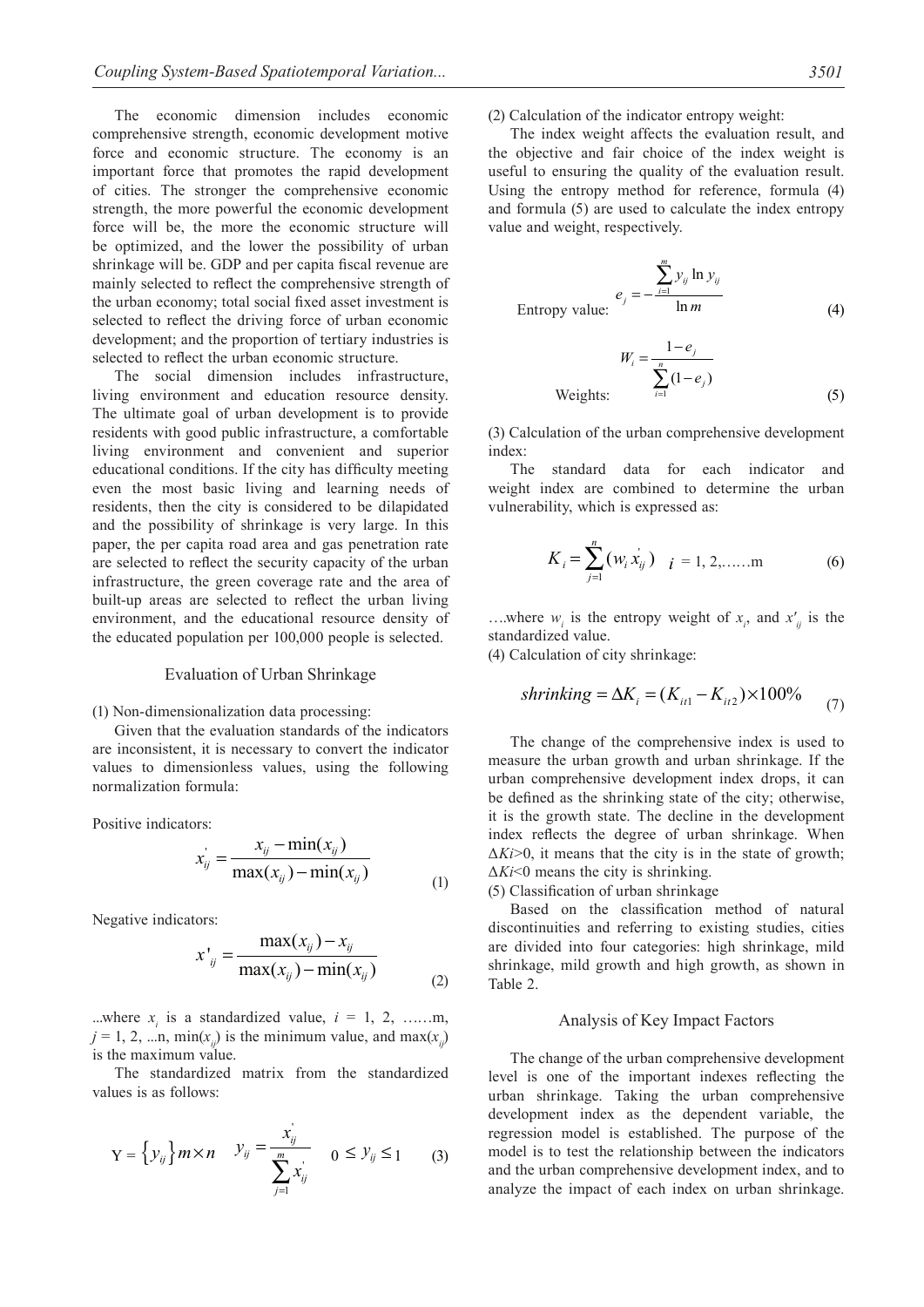Table 2. Criteria for classification of urban shrinkage level

| Shrinkage classification | High shrinkage | Slight shrinkage     | Slight increase      | Height increase |
|--------------------------|----------------|----------------------|----------------------|-----------------|
| Shrinkage index          | $<< -9.44\%$   | $(-9.44\%, -4.99\%)$ | $(-4.99\%, -0.96\%)$ | $>0.96\%$       |

In this paper, the following regression model is established:

$$
Y_{it} = \alpha_0 + \sum_{i=1}^{14} \alpha_i x_{it} + \mu_i + \varepsilon_{it}
$$
\n(8)

...where, Y represents the comprehensive development index of all prefecture-level cities, *i* represents all prefecture-level cities,  $t$  represents the year,  $x_i$  represents 14 indicators in the dimensions of population, economy and society, *ε* represents the random disturbance term, and  $a_i$  represents the parameter to be estimated. The static panel model is used to quantitatively analyze the effects of various influencing factors on urban shrinkage.

# **Results and Discussion**

According to formulas (1)-(7), the comprehensive index of urban development in a recent ten-year period in Henan Province and cities of various other provinces is calculated, as shown in Table 3. The urban shrinkage is analyzed in terms of time sequence and space. The static panel model is used to analyze the influence of each index on urban shrinkage.

# An Analysis of the Spatial and Temporal Evolution of Urban Shrinkage

#### *Time Series Analysis of Urban Shrinkage*

On the whole, the urban development index of Henan province shows a downward trend, and the urban shrinkage trend is obvious. From 2009 to 2018, the comprehensive urban development index of Henan province decreased from 0.3589 to 0.3191, with a decrease rate of 11.09%. The comprehensive urban development index shows an M-shaped alternating cycle of "slowly rising and slowly falling". The two time stages of 2010-2011 and 2014-2017 show a decreasing range; that is, Henan province is in a state of shrinkage.

- Zhengzhou a) ■ Puyang<br>● Zhumadian  $c)$ <sub>0.38</sub>  $0.9$ - Luovang - Xinxiang  $\triangle$  Zhoukou  $0.36$ Sanmenxia Nanyang  $0, \delta$ Kaifeng  $Hebi$  $0.34$  $\leftarrow$  Luohe  $\leftarrow$ Jiaozuo  $0.32$  $0.7$  $0.30$ hensive index Comprehensive index  $0<sup>1</sup>$  $0.28$  $0.26$  $0.5$  $\frac{1}{2}$  $0.24$  $0.4$  $0.22$  $0.20$  $0.3$  $0.18$  $2012$  $2010$  $2012$  $2016$  $2018$ 2008  $2010$ 2014 2016 2018 2008 2014  $V_{AB}$  $V_{\alpha\alpha\gamma}$ b)  $0.45$  $\mathsf{d}$ ) Xinyang  $\triangleleft$  Henan  $0.37$  $-$  Anyang Anyang<br>A Jiyuan - Xuchang  $0, 36$  $0.40$  $-$  Pingdingshan Shangqiu  $0.35$  $0.35$  $0.34$ Comprehensive index Comprehensive index  $0.33$  $0.30$  $0.32$  $0, 2$  $0.31$  $0.30$  $0, 20$ 2008  $2010$ 2012 2014  $2016$ 2018  $2010$ 2012 2014  $2016$  $2018$ 2008 .<br>Vear

Fig. 1. Comprehensive index of urban development in Henan Province.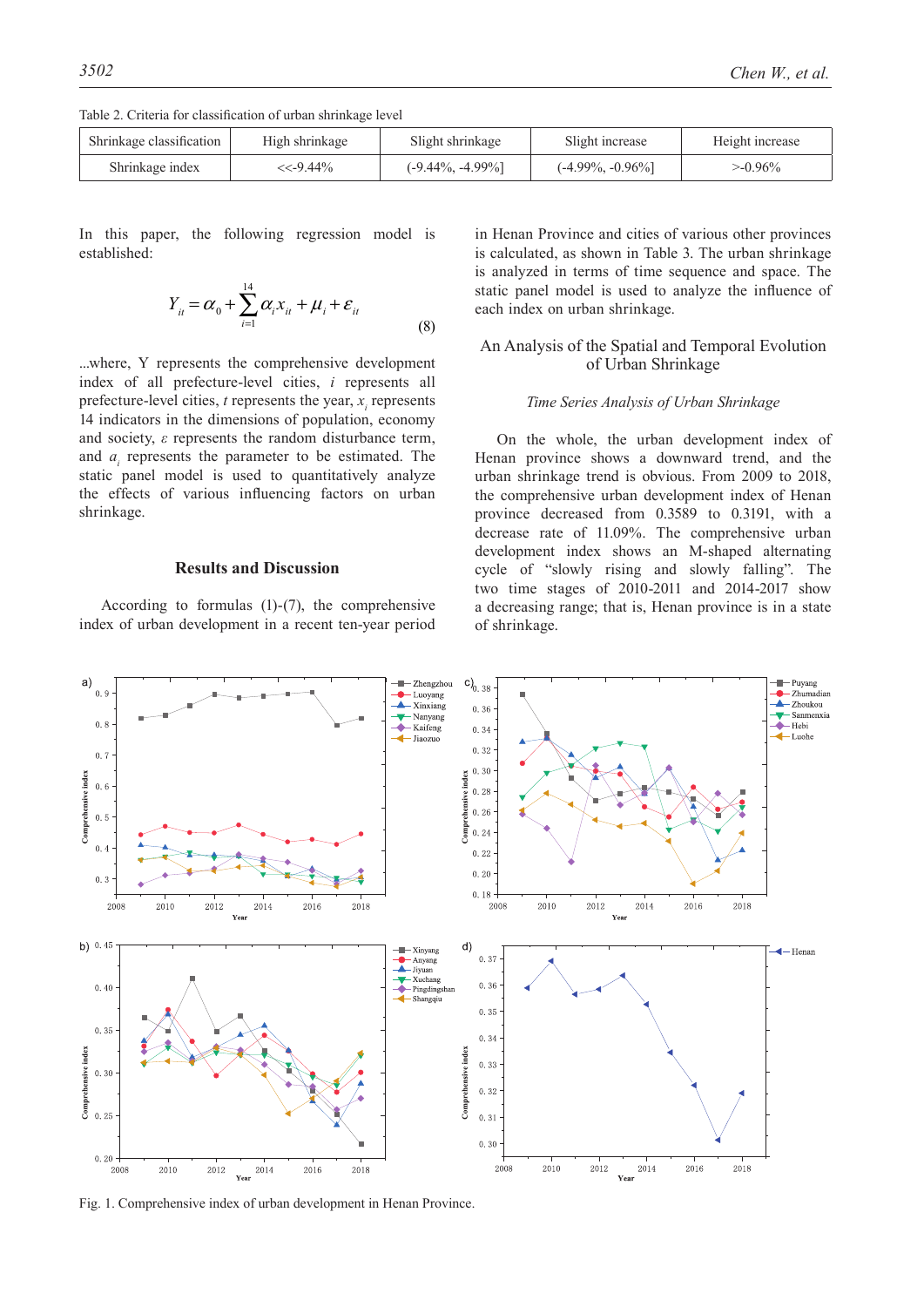| Year         | 2009   | 2010   | 2011   | 2012   | 2013   | 2014   | 2015   | 2016   | 2017   | 2018   | Mean   |
|--------------|--------|--------|--------|--------|--------|--------|--------|--------|--------|--------|--------|
| Zhengzhou    | 0.8192 | 0.8288 | 0.8596 | 0.8959 | 0.8847 | 0.8911 | 0.8978 | 0.9041 | 0.7972 | 0.8194 | 0.8598 |
| Luoyang      | 0.4429 | 0.4702 | 0.45   | 0.4487 | 0.4746 | 0.4443 | 0.4199 | 0.4281 | 0.4119 | 0.4457 | 0.4436 |
| Xinxiang     | 0.4093 | 0.402  | 0.3757 | 0.3779 | 0.3729 | 0.3583 | 0.3081 | 0.3334 | 0.298  | 0.3048 | 0.3540 |
| Nanyang      | 0.3623 | 0.3733 | 0.3864 | 0.3685 | 0.3744 | 0.316  | 0.3157 | 0.3092 | 0.304  | 0.2908 | 0.3401 |
| Kaifeng      | 0.2825 | 0.3122 | 0.3189 | 0.3336 | 0.3797 | 0.3662 | 0.3545 | 0.3277 | 0.2847 | 0.3268 | 0.3287 |
| Jiaozuo      | 0.3615 | 0.37   | 0.3275 | 0.3258 | 0.3388 | 0.3436 | 0.3097 | 0.2881 | 0.2758 | 0.3063 | 0.3247 |
| Xinyang      | 0.3648 | 0.3489 | 0.4105 | 0.3488 | 0.3669 | 0.3257 | 0.3024 | 0.2791 | 0.2514 | 0.2166 | 0.3215 |
| Anyang       | 0.3312 | 0.3738 | 0.3368 | 0.2966 | 0.3221 | 0.3439 | 0.3256 | 0.2987 | 0.2773 | 0.3005 | 0.3207 |
| Jiyuan       | 0.3373 | 0.3683 | 0.3181 | 0.3299 | 0.3443 | 0.355  | 0.3261 | 0.2666 | 0.2388 | 0.2874 | 0.3172 |
| Xuchang      | 0.3103 | 0.3297 | 0.3119 | 0.3239 | 0.3211 | 0.3208 | 0.3096 | 0.2952 | 0.2856 | 0.3203 | 0.3128 |
| Pingdingshan | 0.3248 | 0.3352 | 0.3139 | 0.3308 | 0.3267 | 0.3097 | 0.2864 | 0.284  | 0.257  | 0.2701 | 0.3039 |
| Shangqiu     | 0.312  | 0.3137 | 0.3122 | 0.3291 | 0.3213 | 0.2974 | 0.2523 | 0.2701 | 0.2905 | 0.3231 | 0.3022 |
| Puyang       | 0.3737 | 0.3363 | 0.2926 | 0.2708 | 0.2779 | 0.2837 | 0.2792 | 0.2729 | 0.2561 | 0.2793 | 0.2923 |
| Zhumadian    | 0.307  | 0.3313 | 0.3045 | 0.2995 | 0.2965 | 0.2648 | 0.255  | 0.2839 | 0.2624 | 0.2694 | 0.2874 |
| Zhoukou      | 0.3277 | 0.3312 | 0.3151 | 0.2928 | 0.3035 | 0.2772 | 0.3022 | 0.2648 | 0.213  | 0.2225 | 0.2850 |
| Sanmenxia    | 0.2741 | 0.2978 | 0.3051 | 0.3216 | 0.3267 | 0.3232 | 0.2428 | 0.2524 | 0.2412 | 0.2645 | 0.2849 |
| Hebi         | 0.2577 | 0.2439 | 0.2115 | 0.3049 | 0.2666 | 0.2783 | 0.3027 | 0.2502 | 0.2779 | 0.2571 | 0.2651 |
| Luohe        | 0.2614 | 0.278  | 0.2671 | 0.2521 | 0.2458 | 0.2489 | 0.2316 | 0.1902 | 0.2027 | 0.2393 | 0.2417 |
| Henan        | 0.3589 | 0.3691 | 0.3565 | 0.3584 | 0.3636 | 0.3527 | 0.3345 | 0.3221 | 0.3014 | 0.3191 | 0.3436 |

Table 3. The comprehensive index of urban development in recent ten years of Henan Province and various provincial cities.

From the perspective of a single city, because of the different economic base and market conditions, the cities show different shrinkage states. From 2009 to 2018, the city with the highest average of urban comprehensive development level index was Zhengzhou, with the average composite index reaching 0.8598, which is inseparable from its healthy economic, industrial and investment advantages. Although Zhengzhou also showed shrinkage in 2012-2013 and 2016-2017, the shrinking was not large and belongs to the category of relative shrinking. The city with the lowest average value was Luohe, and the average comprehensive index was 0.2417, which is closely related to this city's relatively simple industrial structure, low proportion of tertiary industries and small urban population. The overall development of the city was weak, and the urban shrinkage belongs to the category of absolute shrinkage. The urban comprehensive development index of the other cities also showed different degrees of decline.

From 2009 to 2011, the urban development index of Zhengzhou, Kaifeng, Sanmenxia and Nanyang showed an upward trend, indicating that their development was in the state of growth at this stage. The development index of Xinxiang, Hebi and Puyang has been declining, and these cities were in a state of shrinkage. The low urban population density is the main reason for the shrinking of Xinxiang City. The

imperfect construction of the urban infrastructure in Hebi has affected the development of the city. Other urban development indexes alternated between the states of rising and falling. From 2011 to 2015, there were no cities with a continuously rising development index, and most of the cities alternated between shrinkage and growth. Zhumadian and Luohe have been shrinking, mainly because of the low proportion of tertiary industries, the untenable economic structure and the need to strengthen the construction of their urban infrastructure. From 2015 to 2018, Shangqiu had a rising urban development index. The increasing urban population and the continuous promotion of urban construction put Shangqiu in the state of urban growth. Nanyang city and Xinyang City have been shrinking due to the decrease in the birth rate and urban per capita road area. The development trend of Kaifeng, Jiaozuo and nine other cities showed a v-shaped trend of shrinking growth, while that of yet other cities showed an N-shaped trend of growth-shrinkage-growth.

#### *Analysis of Spatial Evolution of Urban Shrinkage*

According to geographical location, Henan Province is divided into northern Henan (Anyang, Puyang, Hebi, Xinxiang, Jiaozuo, Jiyuan), central Henan (Sanmenxia, Luoyang, Pingdingshan, Zhengzhou, Xuchang, Kaifeng,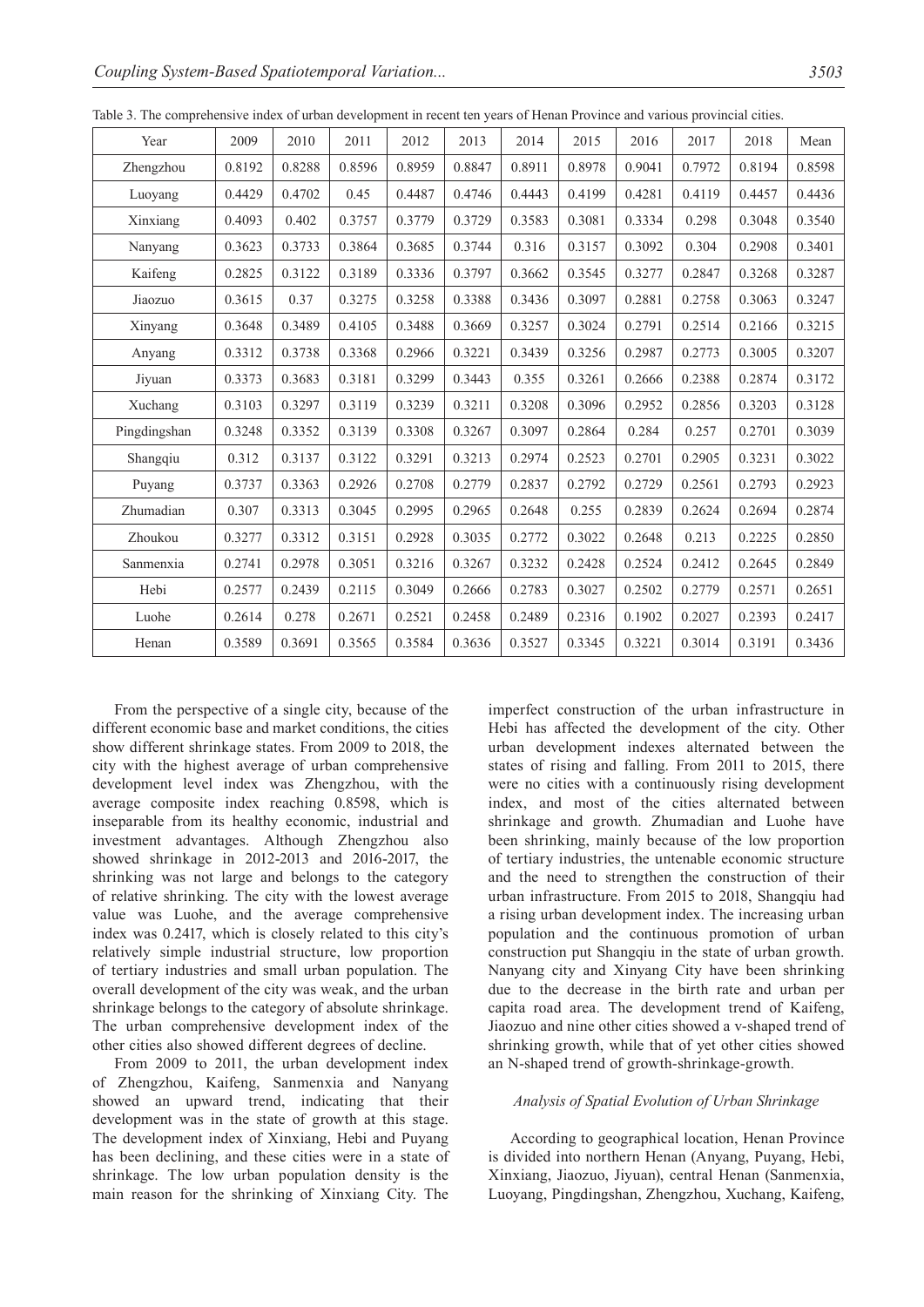Shangqiu, Luohe, Zhoukou), and southern Henan (Nanyang) , Zhumadian, Xinyang). Using 2016 as a benchmark, we calculated the shrinkage of various cities in 2009, 2011, 2013 and 2015. Arcgis10.2 was used to draw the spatial and temporal dynamic evolution map of shrinking cities in corresponding years, as shown in Fig. 2.

In 2009, there were eight shrinking cities, accounting for 44.44% of the total cities in the province. Xinyang city, Zhoukou City, Xinxiang City and Puyang City were highly shrinking, while Nanyang City, Pingdingshan City, Jiaozuo City and Jiyuan City were slightly shrinking. There are four cities in northern Henan, two in central Henan and two in southern Henan. In 2012, there were seven shrinking cities, accounting for 38.89% of the total cities in the province. Xinyang city showed high shrinkage, while Nanyang City, Zhoukou City, Xinxiang City, Pingdingshan City, Sanmenxia City and Zhengzhou showed slight shrinkage. There

is one city in northern Henan, four in central Henan and two in southern Henan. In 2015, there were nine shrinking cities, accounting for 50% of the total number of cities in the province. Xinyang city, Zhoukou City and Zhengzhou city were highly contracted, while Nanyang City, Pingdingshan City, Kaifeng City, Hebi City, Anyang City and Jiyuan City were slightly contracted. There are three cities in northern Henan, four in central Henan and two in southern Henan. In 2017, there were seven shrinking cities, accounting for 38.89% of the total number of cities in the province. Xinyang city, Nanyang City and Hebi City were highly contracted, while Zhumadian City, Zhoukou City,

Pingdingshan City and Xinxiang City were slightly contracted. There are two cities in northern Henan, two in central Henan and three in southern Henan. Overall, city shrinkage shows a pattern of high in the south and low in the north.



Fig. 2. Spatial distribution map of shrinking city in Henan Province.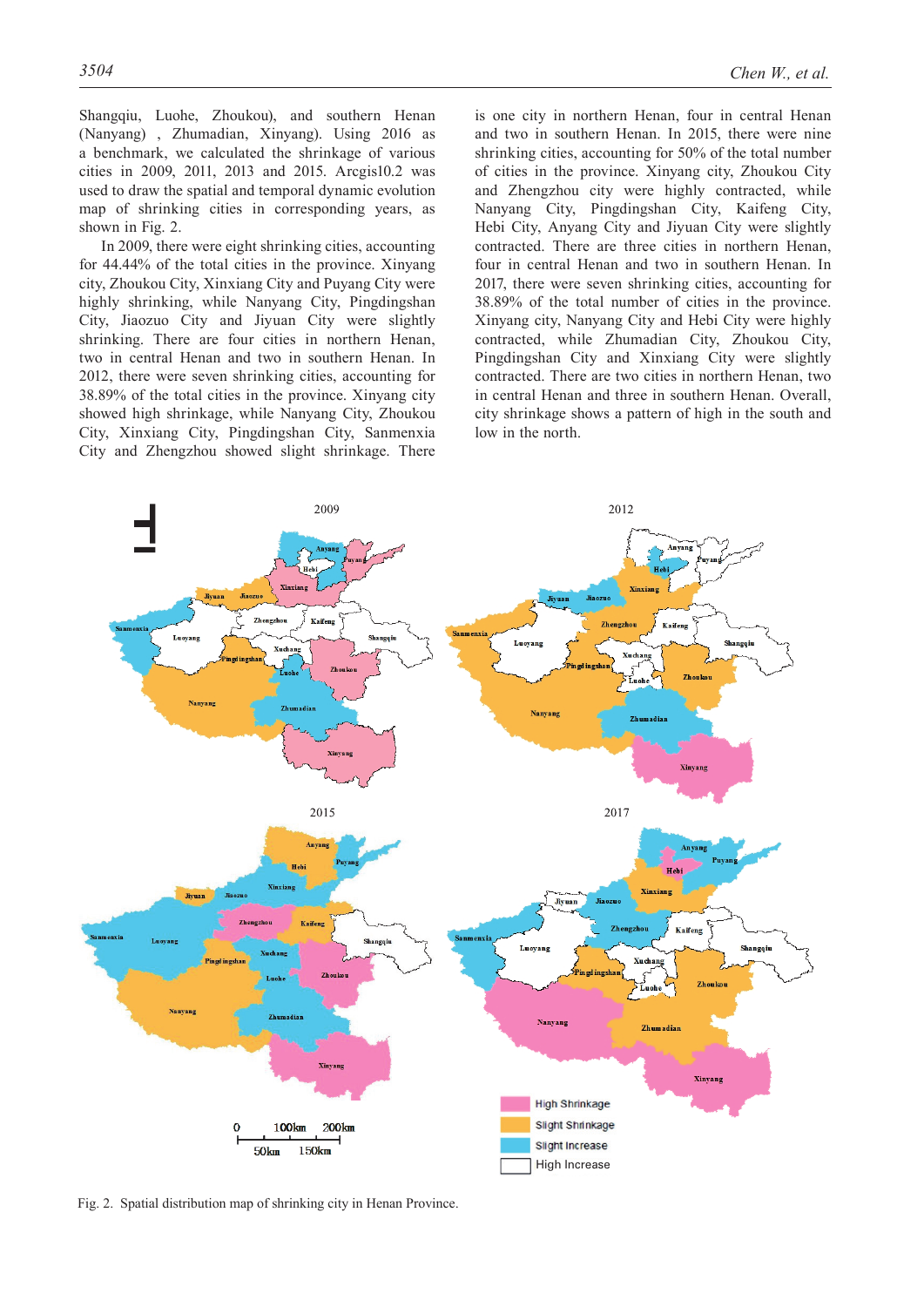#### Key Influencing Factor Analysis

# *Descriptive Statistical Results*

This paper is based on the municipal panel data of 18 prefecture level cities in Henan Province from 2009 to 2018, including the 10-year time series data of 18 prefecture level cities, with a total of 180 sample observations. In the empirical study, STATA15 was used for analysis, and the statistical results of the variables are shown in Table 4.

#### *Regression Analysis*

After the Hausman test, it is concluded that model (1)-model (14) should be estimated using a fixed-effect model. The regression results of the relationship and the degree of the impact of the various indicators on urban shrinkage are shown in Table 5. It can be seen that the dependency ratio of the elderly population, as well as the population unemployment rate, have a positive effect on the urban shrinkage. Other factors such as the urban population and the birth rate have a negative effect on the urban shrinkage. The correlation coefficient between the proportion of tertiary industries, the per capita fiscal income and the population unemployment rate is relatively large in terms of absolute value, and these three factors are significant influencing factors.

From the perspective of the population dimension, the growth of the urban population, the birth rate and the urban population density have an inhibitory effect on urban shrinkage. The effect of the population birth rate

|        | Table 4. Statistical description of all variables in the econometric |  |  |  |
|--------|----------------------------------------------------------------------|--|--|--|
| model. |                                                                      |  |  |  |

| Variable                              | Observations | Mean  | Std.Dev | Min    | Max   |
|---------------------------------------|--------------|-------|---------|--------|-------|
| V                                     | 180          | 0.344 | 0.136   | 0.190  | 0.904 |
| $X_1$                                 | 180          | 237.3 | 133.6   | 33.44  | 743.8 |
| $X_{2}$                               | 180          | 11.25 | 1.028   | 8.830  | 14.90 |
| $X_{3}$                               | 180          | 14.14 | 2.800   | 8.600  | 21.99 |
| $X_4$                                 | 180          | 5566  | 2808    | 1800   | 15055 |
| $X_{5}$                               | 180          | 3.110 | 0.630   | 1.180  | 4.110 |
| $X_{6}$                               | 180          | 1883  | 1454    | 287.6  | 10143 |
| $X_{7}$                               | 180          | 0.502 | 0.263   | 0.0960 | 1.549 |
| $X_{\rm s}$                           | 180          | 1630  | 1297    | 127.0  | 8468  |
| $\mathbf{X}_{9}$                      | 180          | 0.323 | 0.0822  | 0.175  | 0.547 |
| $\mathbf{X}_{\scriptscriptstyle{10}}$ | 180          | 14.34 | 4.678   | 6.020  | 31.65 |
| $\mathbf{X}_{\scriptscriptstyle{11}}$ | 180          | 86.41 | 13.52   | 36.34  | 100   |
| $\mathbf{X}_{\scriptscriptstyle{12}}$ | 180          | 38.97 | 3.956   | 14.80  | 45.87 |
| $\mathbf{X}_{\scriptscriptstyle{13}}$ | 180          | 102.5 | 85.73   | 29.10  | 543.9 |
| $\mathbf{X}_{\scriptscriptstyle{14}}$ | 180          | 61.94 | 75.28   | 1.564  | 261.5 |

and the urban population density on urban shrinkage is more significant. The dependency ratio of the aged population and the population unemployment rate hinder urban development and further promote urban shrinkage, among which the population unemployment rate plays a more obvious role in urban shrinkage. With the increase in the urban unemployed population, the probability of population migration will increase. The loss of urban population puts the urban population into a shrinking situation, and the phenomenon of urban shrinkage becomes more prominent. From 2009 to 2018, the dependency ratio of the elderly population in the study 18 cities showed an upward trend, and the urban population structure experienced new changes. The urban population structure is closely related to economic development. As a populous province, Henan has gradually experienced a weakening in the quantity and quality of its labor supply, which is the common reason for the shrinkage of cities in Henan province. The increase in unemployment is the main reason for the slight shrinkage in Zhengzhou. In addition, the unemployment rate in Luoyang, Jiyuan, Xinxiang and Zhoukou has increased to varying degrees, affecting the development of these cities to a certain extent.

From an economic perspective, GDP, per capita financial income, total social fixed asset investment, and the proportion of tertiary industries have important significance for the development of cities. Per capita fiscal revenue and the proportion of tertiary industries have played a more prominent role in promoting urban development. From 2009 to 2018, the GDP of all cities in Henan province showed a trend of growth, with different growth ranges depending on the city. This shows that development is still the main theme of these cities, and shrinkage and development coexist. The per capita fiscal revenue of Xuchang City, Jiyuan City, Xinxiang City, Puyang City and Pingdingshan City has declined to varying degrees even with the overall increasing trend. The per capita fiscal income of Jiyuan decreased from 9,406 yuan in 2014 to 8,355 yuan in 2016, which caused the city to shrink in 2015. The total investment in fixed assets of Pingdingshan, Anyang, Xinxiang and Xinyang is on the rise, but the total investment in the middle years of our study period has decreased year-on-year, which is one of the reasons for the shrinkage of cities in Xinxiang and Xinyang in 2017. In 2014, Luoyang vigorously developed tourism, focused on creating a flat peony culture, promoted the construction of historical and cultural ancient cities, and integrated high-quality resources. The proportion of tertiary industries was significantly improved, and the city's economic development capacity and level were enhanced, effectively curbing the shrinkage of the city.

From the social dimension, the increase in per capita road area, fuel gas penetration rate, green coverage of built-up areas, amount of urban builtup area and the number of people with education attained per 100,000 people have had a positive effect on comprehensive urban development. The per capita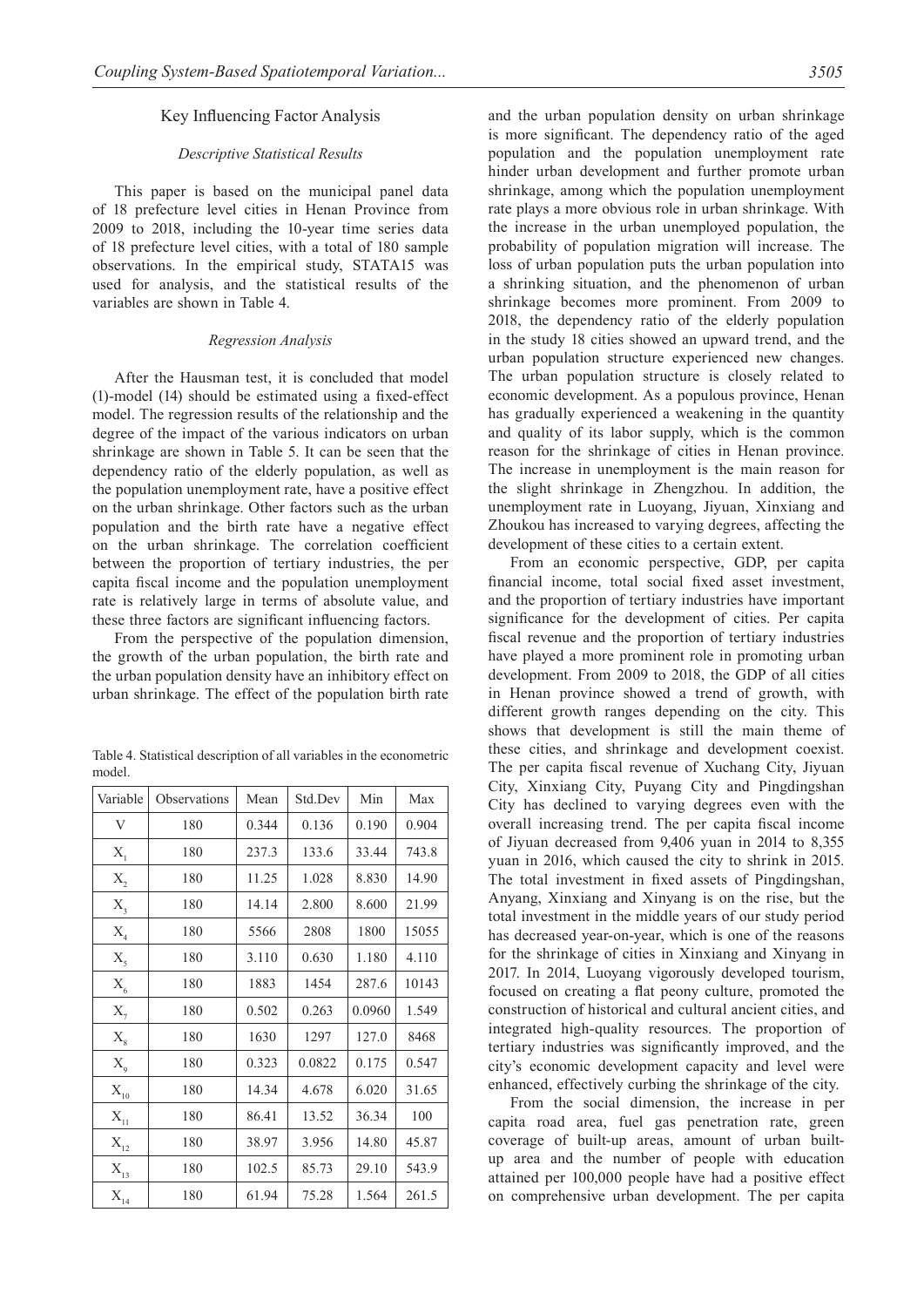Table 5. Results of correlation test.

| Model                                 | (1)           | (2)           | (3)           | (4)           | (5)           | (6)           | (7)          |
|---------------------------------------|---------------|---------------|---------------|---------------|---------------|---------------|--------------|
| Explained<br>variable                 | $\mathbf{y}$  | $\mathbf{y}$  | $\mathbf{y}$  | $\mathbf{y}$  | $\mathbf{y}$  | $\mathbf{y}$  | $\mathbf{y}$ |
| Estimation<br>method                  | $\rm FE$      | FE            | $\rm FE$      | $\rm FE$      | $\rm FE$      | $\rm FE$      | $\rm FE$     |
|                                       | $0.000438***$ | $0.000226***$ | $0.000364***$ | $0.000290***$ | 1.49e-06      | $0.000352**$  | $0.000257*$  |
| $\mathbf{X}_\text{1}$                 | $(7.38e-05)$  | $(8.40e-05)$  | $(7.71e-05)$  | $(7.49e-05)$  | $(8.19e-05)$  | (0.000138)    | (0.000138)   |
|                                       |               | $0.0139***$   | $0.00636*$    | $0.00547*$    | 0.00338       | $0.00512*$    | $0.00577**$  |
| $\mathbf{X}_{\scriptscriptstyle{2}}$  |               | (0.00305)     | (0.00341)     | (0.00326)     | (0.00279)     | (0.00277)     | (0.00270)    |
|                                       |               |               | $-0.0107***$  | $-0.00892***$ | $-0.00880***$ | $-0.00898***$ | $-0.0107***$ |
| $\mathbf{X}_{_3}$                     |               |               | (0.00141)     | (0.00141)     | (0.00137)     | (0.00133)     | (0.00140)    |
|                                       |               |               |               | $1.02e-05***$ | 8.06e-06***   | 8.48e-06***   | 8.49e-06***  |
| $\mathbf{X}_{\scriptscriptstyle{4}}$  |               |               |               | $(2.16e-06)$  | $(1.96e-06)$  | $(1.91e-06)$  | $(1.86e-06)$ |
|                                       |               |               |               |               | $-0.0263***$  | $-0.0270***$  | $-0.0216***$ |
| $\mathbf{X}_\mathrm{s}$               |               |               |               |               | (0.00528)     | (0.00514)     | (0.00528)    |
|                                       |               |               |               |               |               | $2.06e-05***$ | 5.45e-06     |
| $\mathbf{X}_{\scriptscriptstyle{6}}$  |               |               |               |               |               | $(6.58e-06)$  | $(7.94e-06)$ |
|                                       |               |               |               |               |               |               | $0.0910***$  |
| $\mathbf{X}_{\mathbf{7}}$             |               |               |               |               |               |               | (0.0284)     |
|                                       |               |               |               |               |               |               |              |
| $\mathbf{X}_{\mathrm{s}}$             |               |               |               |               |               |               |              |
|                                       |               |               |               |               |               |               |              |
| $\mathbf{X}_{\scriptscriptstyle{9}}$  |               |               |               |               |               |               |              |
|                                       |               |               |               |               |               |               |              |
| $\mathbf{X}_{\text{10}}$              |               |               |               |               |               |               |              |
|                                       |               |               |               |               |               |               |              |
| $\mathbf{X}_{\text{11}}$              |               |               |               |               |               |               |              |
|                                       |               |               |               |               |               |               |              |
| $\mathbf{X}_{_{12}}$                  |               |               |               |               |               |               |              |
|                                       |               |               |               |               |               |               |              |
| $\mathbf{X}_{\scriptscriptstyle{13}}$ |               |               |               |               |               |               |              |
|                                       |               |               |               |               |               |               |              |
| $\mathbf{X}_{\scriptscriptstyle{14}}$ |               |               |               |               |               |               |              |
|                                       | $0.448***$    | $0.553***$    | $0.480***$    | $0.406***$    | $0.543***$    | $0.610***$    | 0.584***     |
| $_{\rm cons}$                         | (0.0177)      | (0.0286)      | (0.0338)      | (0.0354)      | (0.0358)      | (0.0409)      | (0.0405)     |
| ${\bf N}$                             | 180           | 180           | 180           | 180           | 180           | 180           | $180\,$      |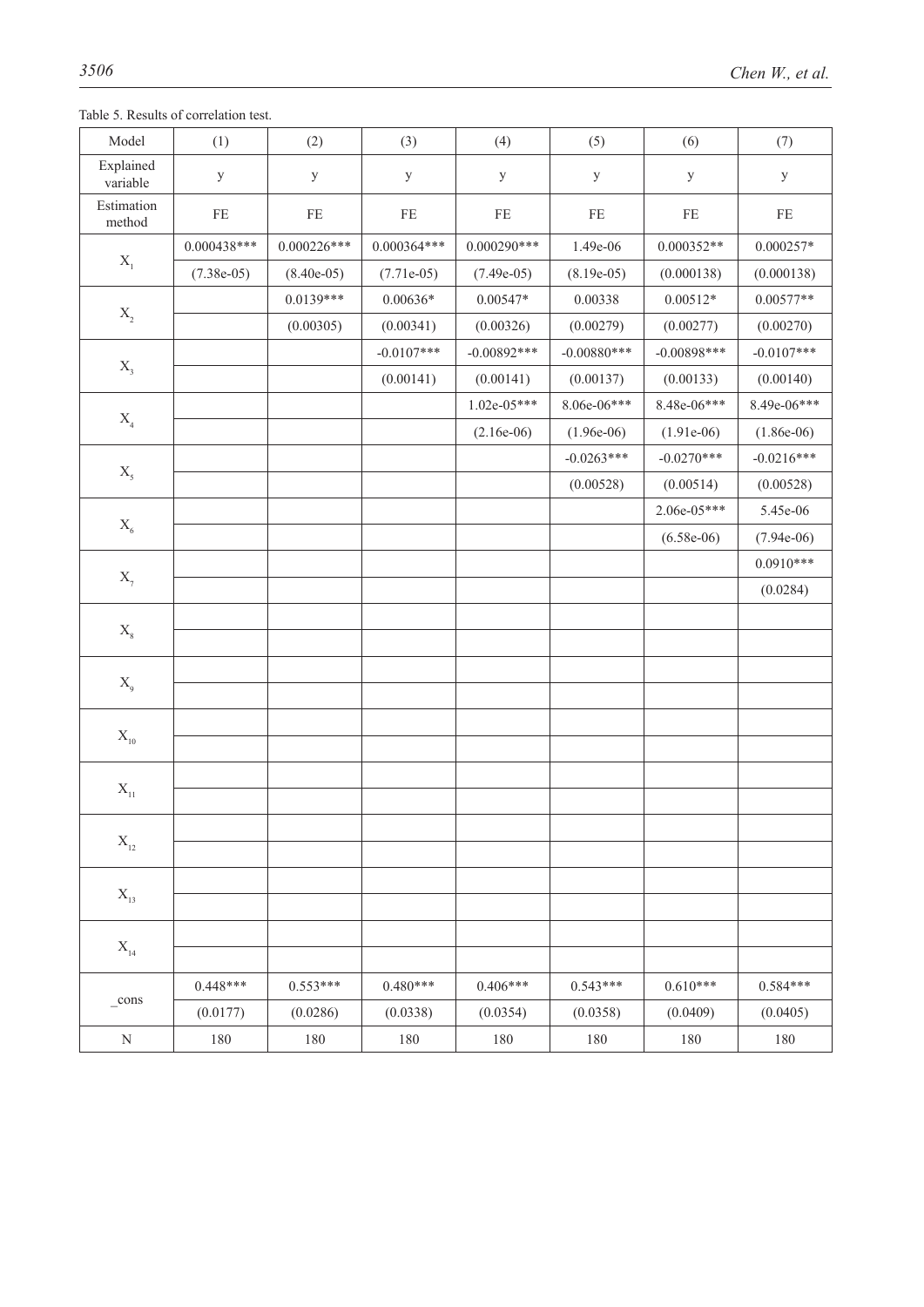| Table 5. Continued. |  |  |
|---------------------|--|--|
|---------------------|--|--|

| Model                                 | (8)          | (9)           | (10)          | (11)          | (12)         | (13)                      | (14)          |
|---------------------------------------|--------------|---------------|---------------|---------------|--------------|---------------------------|---------------|
| Explained<br>variable                 | $\mathbf{y}$ | $\mathbf{y}$  | $\mathbf{y}$  | y             | y            | $\mathbf{y}$              | $\mathbf{y}$  |
| Estimation<br>method                  | FE           | $\rm FE$      | FE            | FE            | $\rm FE$     | FE                        | $\rm FE$      |
|                                       | $0.000239*$  | 0.000201      | 0.000168      | 0.000150      | 0.000153     | 0.000146                  | 9.59e-05      |
| $\mathbf{X}_{\text{\tiny{1}}}$        | (0.000143)   | (0.000146)    | (0.000135)    | (0.000132)    | (0.000127)   | (0.000130)                | (0.000124)    |
|                                       | $0.00569**$  | $0.00485*$    | 0.00381       | 0.00382       | 0.00350      | 0.00348                   | 0.00299       |
| $\mathbf{X}_{\scriptscriptstyle{2}}$  | (0.00271)    | (0.00280)     | (0.00259)     | (0.00252)     | (0.00244)    | (0.00245)                 | (0.00232)     |
|                                       | $-0.0105***$ | $-0.00906***$ | $-0.00968***$ | $-0.0110***$  | $-0.0122***$ | $-0.0122***$              | $-0.0125***$  |
| $\mathbf{X}_{\mathbf{3}}$             | $(-0.00146)$ | $(-0.00188)$  | $(-0.00173)$  | $(-0.00174)$  | $(-0.00172)$ | $(-0.00173)$              | $(-0.00164)$  |
|                                       | 8.35e-06***  | 8.11e-06***   | $1.15e-05***$ | $1.02e-05***$ | 8.14e-06***  | 8.38e-06***               | 9.35e-06***   |
| $\mathbf{X}_4$                        | $(1.89e-06)$ | $(1.89e-06)$  | $(1.86e-06)$  | $(1.86e-06)$  | $(1.90e-06)$ | $(2.15e-06)$              | $(2.06e-06)$  |
|                                       | $-0.0217***$ | $-0.0219***$  | $-0.0214***$  | $-0.0226***$  | $-0.0216***$ | $-0.0215***$              | $-0.0235***$  |
| $\mathbf{X}_5$                        | $(-0.00530)$ | $(-0.00529)$  | $(-0.00488)$  | $(-0.00477)$  | $(-0.00462)$ | $(-0.00468)$              | $(-0.00446)$  |
|                                       | 8.85e-06     | 2.49e-06      | 2.03e-06      | 7.90e-06      | 7.52e-06     | 5.84e-06                  | 2.30e-06      |
| $X_{6}$                               | $(1.06e-05)$ | $(1.19e-05)$  | $(1.10e-05)$  | $(1.08e-05)$  | $(1.05e-05)$ | $(1.27e-05)$              | $(1.20e-05)$  |
|                                       | $0.0917***$  | $0.0962***$   | $0.0846***$   | $0.0740***$   | $0.0968***$  | $0.0969***$               | $0.0910***$   |
| $\mathbf{X}_7$                        | (0.0285)     | (0.0287)      | (0.0266)      | (0.0261)      | (0.0261)     | (0.0262)                  | (0.0249)      |
|                                       | 4.24e-06     | 1.26e-06      | 1.25e-06      | 6.88e-06      | 1.14e-05     | 1.17e-05                  | 2.76e-06      |
| $X_{\rm 8}$                           | $(8.81e-06)$ | $(9.92e-06)$  | $(9.17e-06)$  | $(9.12e-06)$  | $(8.90e-06)$ | $(9.05e-06)$              | $(8.84e-06)$  |
|                                       |              | 0.108         | $0.145*$      | $0.137*$      | 0.0999       | 0.0973                    | 0.0240        |
| $X_{\text{9}}$                        |              | (0.0898)      | (0.0831)      | (0.0810)      | (0.0790)     | (0.0800)                  | (0.0779)      |
|                                       |              |               | $0.00460***$  | $0.00401***$  | $0.00376***$ | $0.00380***$              | $0.00338***$  |
| $\mathbf{X}_{\scriptscriptstyle{10}}$ |              |               | (0.000875)    | (0.000875)    | (0.000848)   | (0.000867)                | (0.000829)    |
|                                       |              |               |               | $0.000626***$ | 0.000564***  | $0.000568^{\ast\ast\ast}$ | $0.000639***$ |
| $X_{11}$                              |              |               |               | (0.000207)    | (0.000200)   | (0.000202)                | (0.000192)    |
|                                       |              |               |               |               | $0.00196***$ | $0.00198***$              | $0.00168***$  |
| $X_{12}$                              |              |               |               |               | (0.000568)   | (0.000575)                | (0.000550)    |
|                                       |              |               |               |               |              | 5.62e-05                  | 5.39e-06      |
| $X_{13}$                              |              |               |               |               |              | (0.000236)                | (0.000224)    |
|                                       |              |               |               |               |              |                           | $0.000150***$ |
| $X_{14}$                              |              |               |               |               |              |                           | $(3.58e-05)$  |
|                                       | $0.578***$   | $0.577***$    | $0.502***$    | $0.483***$    | $0.423***$   | $0.415***$                | $0.381***$    |
| _cons                                 | (0.0429)     | (0.0428)      | (0.0420)      | (0.0414)      | (0.0435)     | (0.0555)                  | (0.0533)      |
| N                                     | 180          | 180           | 180           | 180           | 180          | 180                       | 180           |

Notes: "\*\*\*", "\*\*", and "\*" represents the statistical significance level of 1%, 5% and 10% respectively.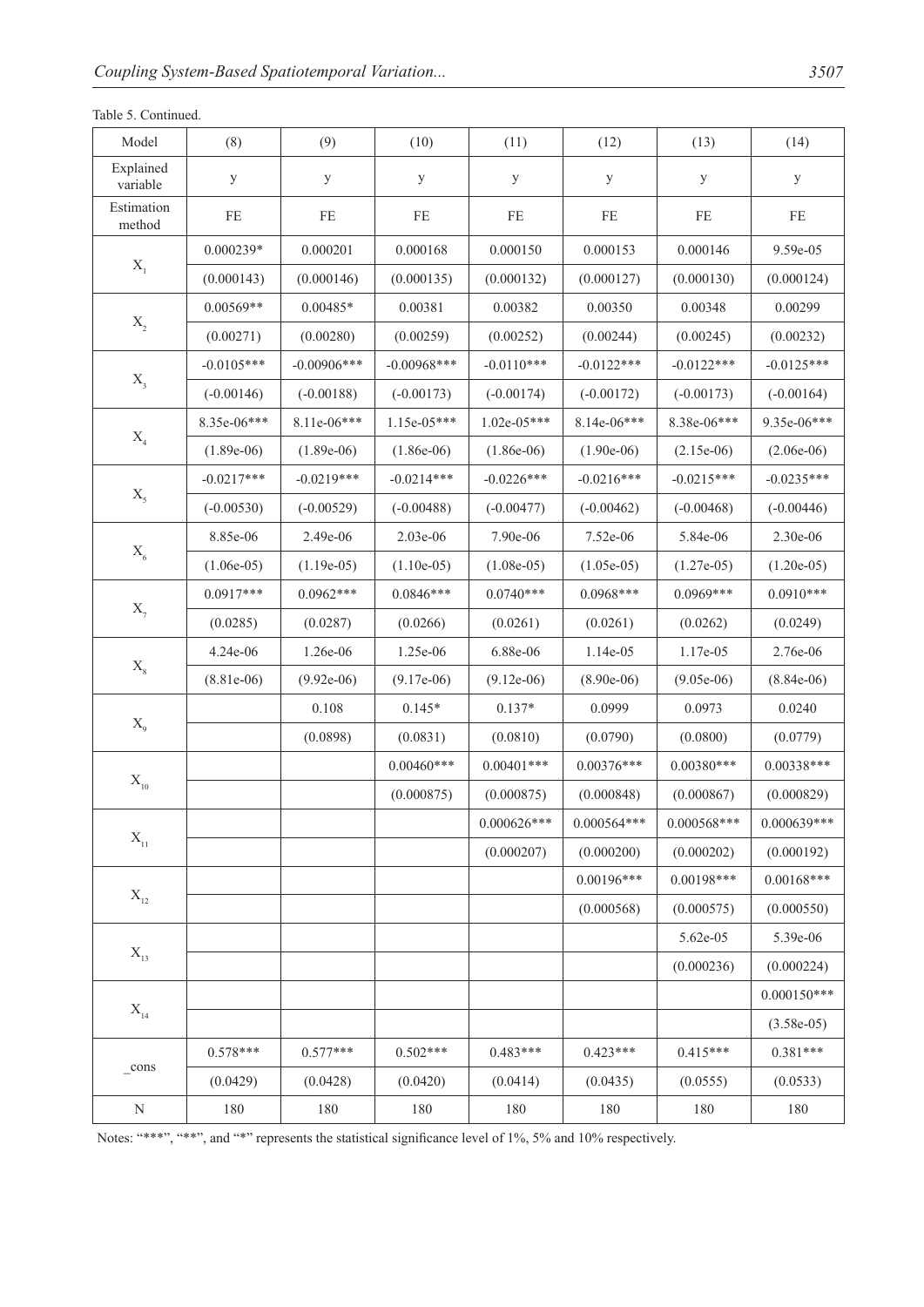road area and the green coverage rate in the built-up area are more significant factors. Strengthening urban infrastructure construction is conducive to promoting economic structural adjustment and development modes of transformation, driving investment and consumption growth, improving the living environment and enhancing the city's comprehensive carrying capacity – all of these factors help to eliminate urban shrinkage. From 2009 to 2018, the average road area per capita in Xinyang City, except for a slight growth in the middle part of the year, has shown a downward trend as a whole, from  $17 \text{ m}^2$  in  $2014$  to  $15.65 \text{ m}^2$  in 2017. To some extent, this has aggravated the urban shrinkage of Xinyang city, placing the city into the state of high shrinkage in 2015 and 2017. In 2015, Xuchang strengthened urban traffic construction, and its per capita road area increased rapidly from 12 m<sup>2</sup> in 2015 to 30m2 in 2017, which played an important role in the sustainable growth of the city. All urban gas penetration rates are increasing. By the end of 2018, the penetration rate of urban gas had exceeded 95%, and that of Jiyuan had reached 100%, which reflects the effect of urban infrastructure construction – this factor can restrain urban shrinkage to a certain extent. The urban green coverage rate and the urban built-up area are also increasing, which indicates that urban development is a mainstream phenomenon, and shrinkage is an inevitable existing form. The density of educational resources is the embodiment of educational convenience. Convenient educational conditions can promote the living standard of residents and effectively alleviate the urban shrinkage level.

# **Conclusions**

# Major Conclusions

Aiming at the problem of urban shrinkage, this paper selects evaluation indicators from the three aspects of population, economy and society from the perspective of coupling, and constructs an evaluation model. The shrinkage of cities in Henan province in a recent ten-year period is measured and analyzed from the perspective of time sequence and spatial evolution. The static panel model is used to conduct quantitative research on the influence of each influencing factor and identify the key influencing factors. The findings are as follows:

First, the transformation from expansion to shrinkage has become a new trend in urban development. From 2009 to 2018, the overall urban development index of cities in Henan Province and certain other cities showed a downward trend, and the local shrinking trend was obvious. The comprehensive index of urban development in Henan Province decreased from 0.3589 to 0.3191, with a decline rate of 11.09%, and showed an M-type trend of "slowly rising-slowly falling" alternating cycles.

Second, the shrinkage of the study cities showed heterogeneity. Affected by their economic base and market conditions, different cities contracted differently. The comprehensive development index of Zhengzhou was high, and the shrinkage was not obvious, which can be regarded as a state of relative shrinkage. The comprehensive development index of Zhoukou was low, the population loss was serious, and the shrinkage was obvious. Overall, cities in the south contracted more than those in the north.

Third, the dependency ratio of the elderly population and the unemployment rate of the population have aggravated the shrinkage of the study cities. Urban population, birth rate, urban population density, GDP, per capita financial income, total investment in social fixed assets, proportion of tertiary industries, per capita road area, popularization rate of conventional gas, green coverage rate of built-up areas, amount of urban built-up area and population with a certain education level per 100,000 people were shown to restrain the shrinkage.

# Implications

This paper provides a reference method for the judgment of urban shrinkage. The empirical analysis is basically consistent with the actual development of each city, which verifies the feasibility of the method and makes a certain theoretical contribution to the study of urban shrinkage. In addition, we should acknowledge the objective existence of urban shrinkage and adopt positive coping strategies to solve the problems of urban shrinkage and achieve the sustainable development of cities. Based on the above empirical results, we put forward the following suggestions:

First, we should take an objective view of the shrinkage of cities. The alternate rise and fall of this shrinkage is the objective law of urban development, and expansion is not the only standard path for urban development. Under the influence of the growth model, the pursuit of unlimited growth and expansion has dominated urban development. Against the background of the new normal and urban shrinkage, we should change the value orientation of urban development, abandon the pursuit of urban space expansion, pay attention to the quality of urban development, and seek healthy and sustainable development given limited space.

Second, we should accelerate industrial transformation and upgrading, and enhance the economic strength of cities. Adjust the industrial structure may help to solve the problem of decreasing resources and a deteriorating environment, increase the development of tertiary industries on the basis of maintaining the traditionally advantageous industries, and then drive the development of the entire city and reduce urban shrinkage.

Third, we should increase job opportunities and strengthen the introduction of talent. To strengthen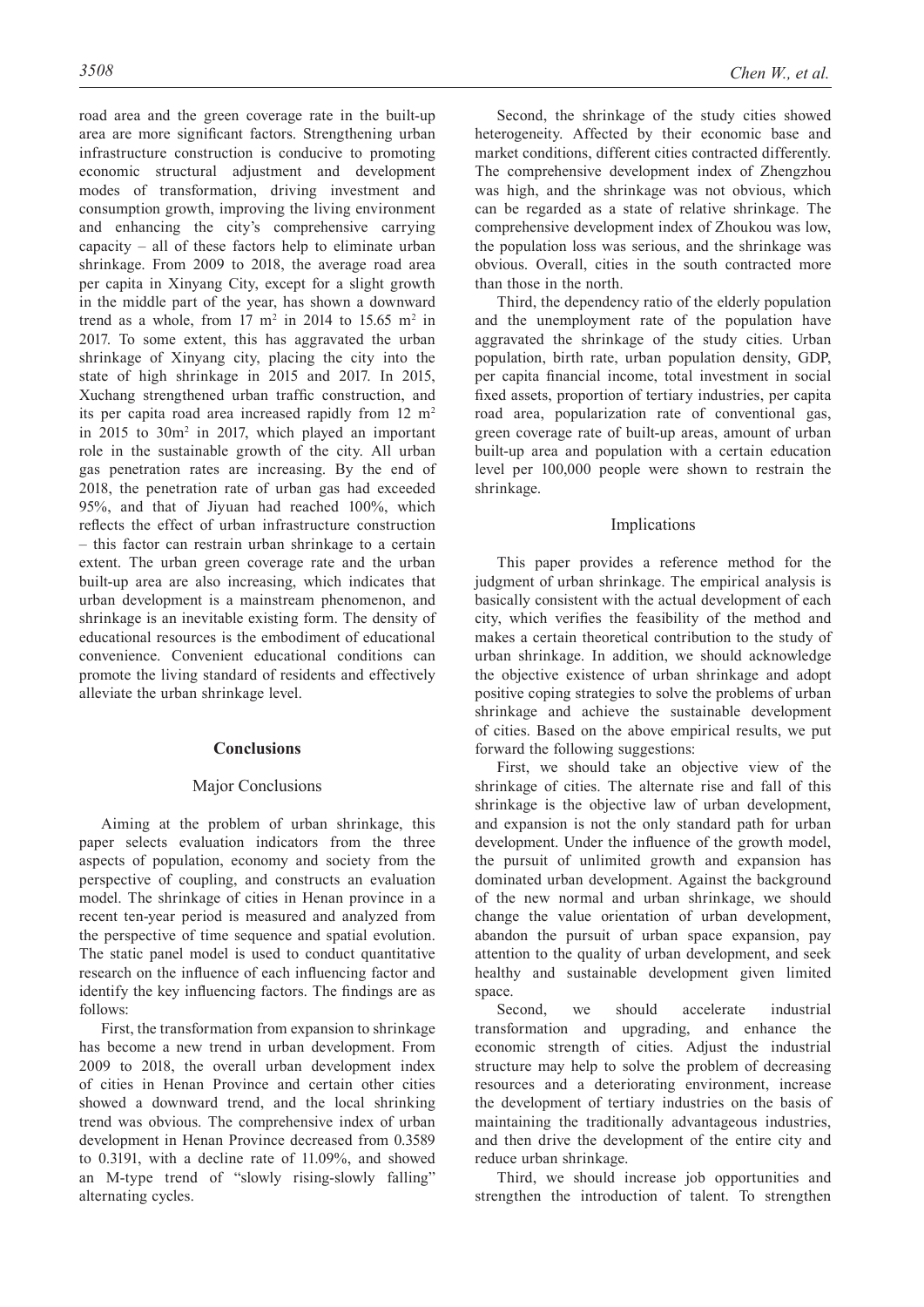urban infrastructure construction and develop diversified industries, prefecture-level cities should provide more jobs to retain talent according to their geographical advantages and geographical conditions. We should increase investment in science and technology and talent, pay attention to the introduction and training of talent, and improve the "rainbow effect" of cities, so as to encourage talented people to move to cities and remain living in them for a long period of time.

Fourth, we should adjust and optimize the labor force structure. The government can study and promulgate the policy of increasing the retirement age gradually to solve the aging problem to some extent. We will continue to implement the two-child policy across the board in China, increase the supply of labor, and promote balanced population development. In a word, city managers should respect the objective fact of urban shrinkage and take various measures to ensure the healthy and sustainable development of cities.

This study has some limitations. First, the data used in the study is based on the data of the city yearbook and the census, which is slightly lagged. Second, taking prefecture-level cities as research units, the differentiation law of spatial and temporal dynamics of the urban shrinkage degree is still insufficient in terms of accuracy. Therefore, further research on the subject appears warranted.

#### **Acknowledgements**

This study was supported by the National Social Science Foundation Project of China under Grant (NO. 17BGL210).

# **Conflict of Interest**

The authors declare no conflict of interest.

# **References**

- 1. NUNES R. Book Review: Shrinking Cities: Volume 1: International Research. Urban Studies. **45** (5-6), 1301, **2008**.
- 2. WIECHMANN T., BONTJE M. Responding to Tough Times: Policy and Planning Strategies In Shrinking Cities. European Planning Studies. **23** (1), 1, **2015**.
- 3. HOWE S.R., BIER T., ALLOR D. The shrinking central city amidst growing suburbs: case studies of OHIO's inelastic cities. Urban Geography. **19** (8), 714, **1998**.
- 4. HOEKVELD JOSJE J. Time-Space Relations and the Differences Between Shrinking Regions. Built Environment. **38** (2), 179, **2012**.
- 5. DU Z., ZHANG H., YE Y., JIN L., XU Q. Urban shrinkage and growth: Measurement and determinants of economic resilience in the Pearl River Delta[J]. Journal of Geographical Sciences, **29** (8), 1331, **2019**.
- 6. YANG Z. Sustainability of Urban Development with Population Decline in Different Policy Scenarios: A Case Study of Northeast China[J]. Sustainability, **11** (22), 6442, **2019**.
- 7. HATTORI K., KAIDO K., MATSUYUKI M. The development of urban shrinkage discourse and policy response in Japan. Cities. **69**, 124, **2017**.
- 8. CLARK T.N. Amenities drive urban growth. Journal of Urban Affairs. **5**, 493, **1989**.
- 9. MARTINEZ-FERNANDEZ C., AUDIRAC I., FOL S., CUNNINGHAM-SABOT E. Shrinking Cities: Urban Challenges of Globalization. International Journal of Urban & Regional Research. **36** (2), 213, **2012**.
- 10. GANS, PAUL, KEMPER, FRANZ J. Ost**-**West**-**Wanderungen in Deutschland**-**Verlust von Humankapital für die neuen Länder? Geographische Rundschau. **55** (6), 16, **2003**
- 11. HAASE A., RINK D., GROSSMANN K. Conceptualizing Urban Shrinkage. Environment and Planning A. **7**, 1519, **2014**.
- 12. MYKHNENKO V., TUROK I. East European citiespatterns of growth and decline, 1960-2005. International Planning Studies. **4**, 311, **2008**.
- 13. KIM S. Design strategies to respond to the challenges of shrinking city. Journal of urban design. **24** (1), 49, **2019**.
- 14. WEAVER R., HOLTKAMP C. Geographical Approaches to Understanding Urban Decline:From Evolutionary Theory to Political Economy. Geography Compass. **9** (5), 286, **2015**.
- 15. DUBEAUX S., SABOT E C. Maximizing the potential of vacant spaces within shrinking cities, a German approach. Cities. **75**, 6, **2018**.
- 16. CHRIS R., KAYLA P., KERRY A. Asset or Liability? Ecological and Sociological Tradeoffs of Urban Spontaneous Vegetation on Vacant Land in Shrinking Cities. Sustainability. **10** (7), 2139, **2018**.
- 17. 1BERGLUND L. The Shrinking City as a Growth Machine: Detroit's Reinvention of Growth through Triage, Foundation Work and Talent Attraction. International Journal of Urban and Regional Research. **2**, 219, **2020**.
- 18. YOON J., LEE S. A Study on the Urban Planning's Implications and the Governmental Policies for Shrinking City in Japan – Focusing on Location Normalization Plan. Journal of Korea Planning Association. **54** (2), 17, **2019**.
- 19. MABON, LESLIE, SHIH. Management of sustainability transitions through planning in shrinking resource city contexts: an evaluation of Yubari City, Japan. Journal of Environmental Policy & Planning. **20** (4), 482, **2018**.
- 20. SCHETKE S., HAASE D. Multi-criteria assessment of socio-environmental aspects in shrinking cities: Experiences from Eastern Germany. Environmental Impact Assessment Review. **28** (7), 483, **2008**.
- 21. HAASE D., HAASE A., RINK D. Conceptualizing the nexus between urban shrinkage and ecosystem services. Landscape & Urban Planning. **132**, 159, **2014**.
- 22. XU B., PANG D.L. From shrinkage to Growth: A Comparative Study of urban development in Leipzig and Liverpool. Economist. **7**, 79, **2015**.
- 23. LONG Y., WU K., WANG J.H. Shrinking Cities in China. Modern Urban Research. **9**, 20, **2015**.
- 24. ZHANG X.L., LIU Y.B., LV C.C. The Background, Identification of Shrinking Cities in China and their Characteristic analysis. Journal of Southeast University (Philosophy and Social Science). **18** (04), 132, **2016**.
- 25. WU K., LONG Y., YANG Y. Urban Shrinkage in the Beijing-Tianjin-Hebei Region and Yangtze River Delta: